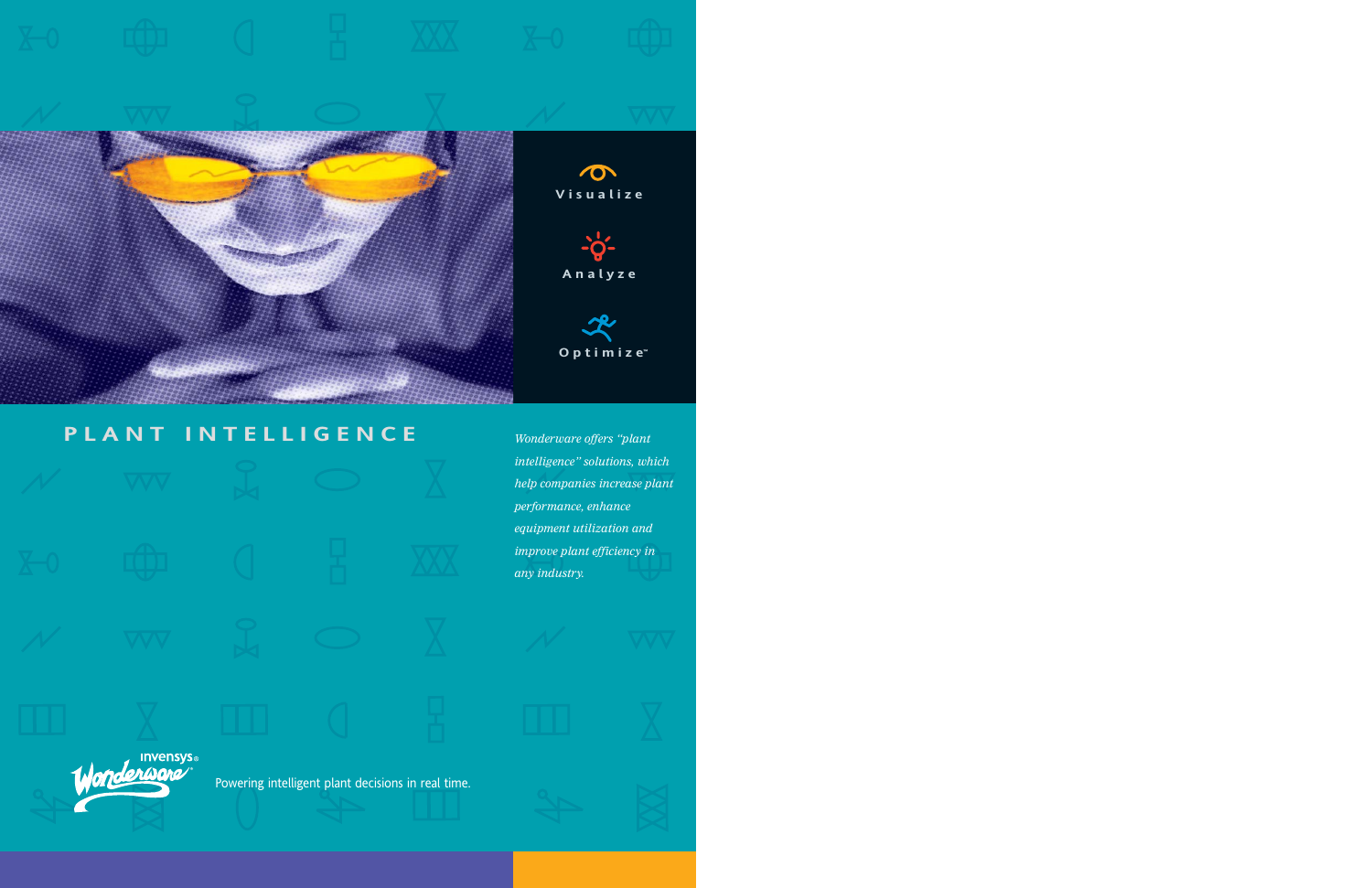



**T**he demands on industry today are forever increasing and changing. Each year manufacturers are challenged with shrinking margins and greater pressures on increasing productivity. Markets now operate in a truly global economy, creating huge challenges for manufacturers to be more agile in their production systems and more flexible in their supply chains.

The key to success in today's global economy is to make better use of information

gleaned from the production process in order to optimize overall plant and equipment effectiveness. Meeting this challenge isn't easy, but it's certainly possible to do with the right information. Every manufacturing company gathers and dutifully records millions of data items on its production processes. Usually this information is required for tracking product quality to meet regulatory requirements, to respond to product recalls or to better manage maintenance operations. But that's where it usually stops.

All too often, companies do not fully leverage this information to optimize their plants' production processes. That's why Wonderware developed "plant intelligence" solutions, to give companies the powerful knowledge necessary to get the most out of their plants.

Plant intelligence solutions provide real-time information that solve problems associated with plant and equipment inefficiencies. These solutions can be extremely valuable in detecting events and trends that can be analyzed to improve asset utilization and plant efficiency. Plant intelligence helps capture and identify seemingly small process inefficiencies that can aggregate into significant costs if left undetected.

Plant intelligence solutions have solved a variety of equipment and plant performance problems, leading to more efficient manufacturing operations. With this vital information, plant operators, process engineers and managers can improve production agility and product quality, reduce manufacturing costs, and get the most out of plant equipment, while increasing the effectiveness of plant personnel.

Invensys' Wonderware® software business unit offers a unique combination of analysis tools that allows process companies and discrete manufacturers to create and deliver plant intelligence. Data is gathered at the supervisory control layer and provided to plant decision-makers throughout the company.

Wonderware has developed these plant intelligence tools to be modular to meet each manufacturer's unique needs and requirements, and scalable to minimize cost of ownership—from installation to configuration to operation and maintenance.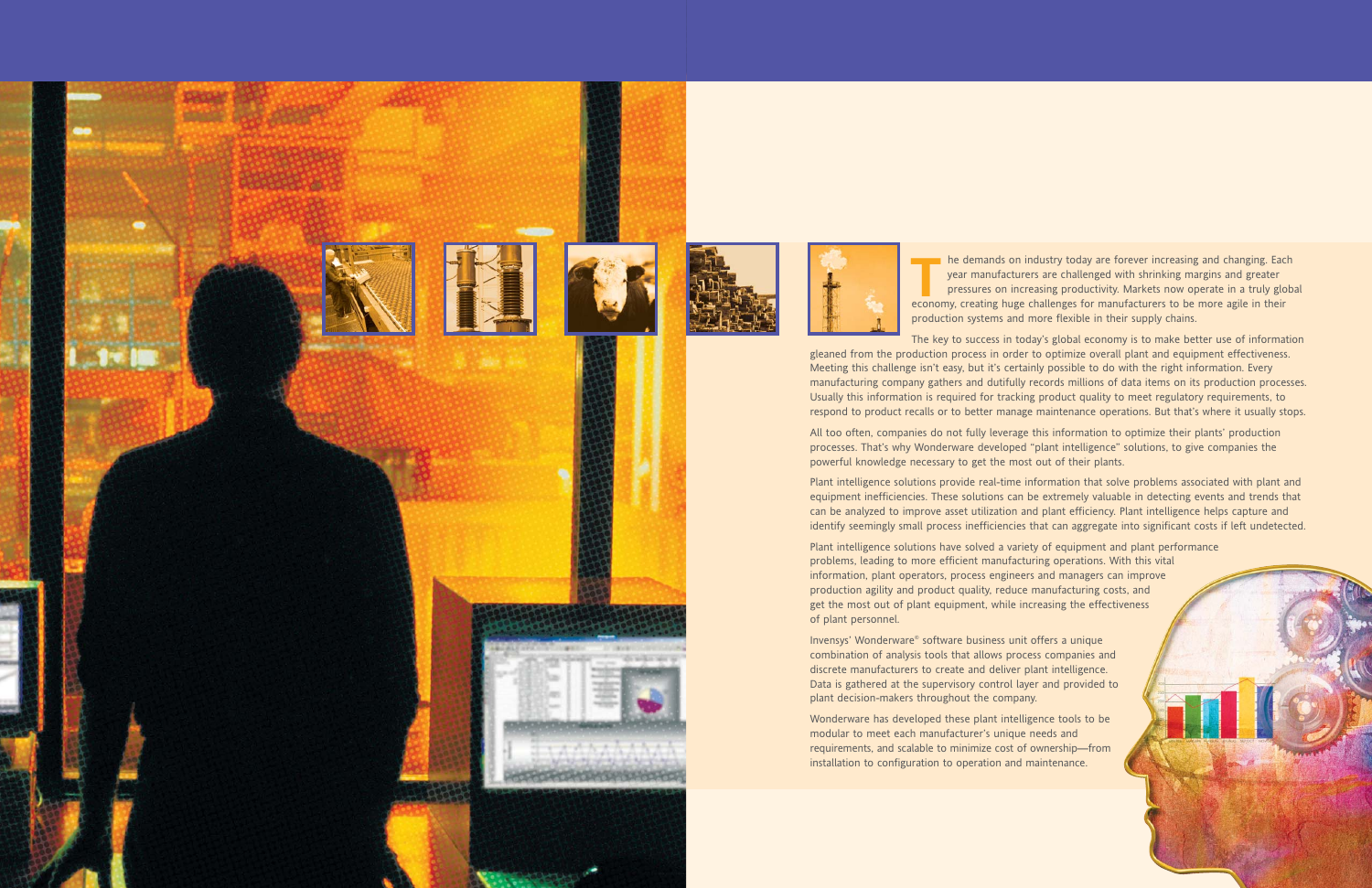### **Plant Intelligence:**

Wonderware provides a suite of plant intelligence tools that manufacturers need translate raw data into effective information. This information leads to continuous pla improvements by:

- Monitoring key performance indicators
- Analyzing statistical process control statistical quality control data
- ▶ Producing tailored reports on any production activity
- $\blacktriangleright$  Combining data from multiple datal for better quality analysis
- Monitoring & analyzing machine & system downtime
- Plotting & trending production data analyzing production history and product genealogy

Wonderware plant intelligence solutions delivered through a modular and sustain software architecture that allows plant personnel to incrementally deploy soluti to meet plant performance managemen

The Wonderware Industrial Application adds structure to plant intelligence and serve as a foundation for gathering data different control systems through a com real-time framework. It uses an object-based structure that encourages re-use of precalculated real-time information and me for standard equipment and processes.

The unique IndustrialSQL Server real-ti historian gathers data from anywhere in plant—and from disparate equipment systems-to provide a single centralize data resource for production, material process history.

The Wonderware analytical tools bring realtime information to life for plant and equipment analysis and reporting used for plant performance management.

### **Unified Plant Model:**

### **Centralized, Organized Real-time Data:**

### **Intelligence:**

| ed to<br>ation.<br>ant | Wonderware plant intelligence solutions allow<br>decision-makers anywhere in an organization to<br>access and display the specific production<br>information they need to do their jobs with a<br>standard Web browser.                   |
|------------------------|-------------------------------------------------------------------------------------------------------------------------------------------------------------------------------------------------------------------------------------------|
| S (KPIs)               |                                                                                                                                                                                                                                           |
| and                    | <b>Enabled Team:</b>                                                                                                                                                                                                                      |
| bases                  | Wonderware software can enable everyone at<br>every level in an enterprise-from the plant<br>manager to the plant-floor operator-to view<br>exactly the information needed to improve<br>effectiveness. The results are broad and varied. |
|                        | The Vice President of Operations can:                                                                                                                                                                                                     |
|                        | Monitor production efficiency                                                                                                                                                                                                             |
|                        | Track and report on operations and KPIs                                                                                                                                                                                                   |
|                        | Improve capital optimization and cost<br>controls                                                                                                                                                                                         |
| are<br><b>nable</b>    | The Plant Manager can:                                                                                                                                                                                                                    |
|                        | Ensure attainment of production goals                                                                                                                                                                                                     |
| ions                   | Improve production efficiency                                                                                                                                                                                                             |
| t.                     | Better manage plant facilities                                                                                                                                                                                                            |
|                        | The Process Engineer can:                                                                                                                                                                                                                 |
|                        | Configure new process strategies & models                                                                                                                                                                                                 |
| Server<br>can          | Troubleshoot process problems                                                                                                                                                                                                             |
| from                   | Improve process performance                                                                                                                                                                                                               |
| ımon                   | The Quality Manager can:                                                                                                                                                                                                                  |
| ased                   | Track & record product genealogy data                                                                                                                                                                                                     |
| etrics                 | Monitor & report on product quality                                                                                                                                                                                                       |
|                        | Integrate quality testing with real-time                                                                                                                                                                                                  |
|                        | production                                                                                                                                                                                                                                |
| a:                     | <b>The Maintenance Manager can:</b>                                                                                                                                                                                                       |
| me                     | Improve maintenance scheduling with less                                                                                                                                                                                                  |
| n a                    | impact on production                                                                                                                                                                                                                      |
| and<br>đ               | I Identify & trend the causes of machine                                                                                                                                                                                                  |
| and                    | downtimes                                                                                                                                                                                                                                 |
|                        | Improve machine or process performance                                                                                                                                                                                                    |
|                        | The Operator can:                                                                                                                                                                                                                         |
| eal-                   | Get early information on equipment and<br>process issues                                                                                                                                                                                  |
| ior                    | Acquire real-time information on equipment<br>performance                                                                                                                                                                                 |
|                        | Improve equipment maintenance                                                                                                                                                                                                             |
|                        | Achieve productivity and efficiency targets                                                                                                                                                                                               |

### **Tailored Delivery:**

# Plant Intelligence: Visualize, Analyze, Optimize

*Wonderware enables greater return on assets with Plant Intelligence.*

## *A modular, sustainable architecture.*

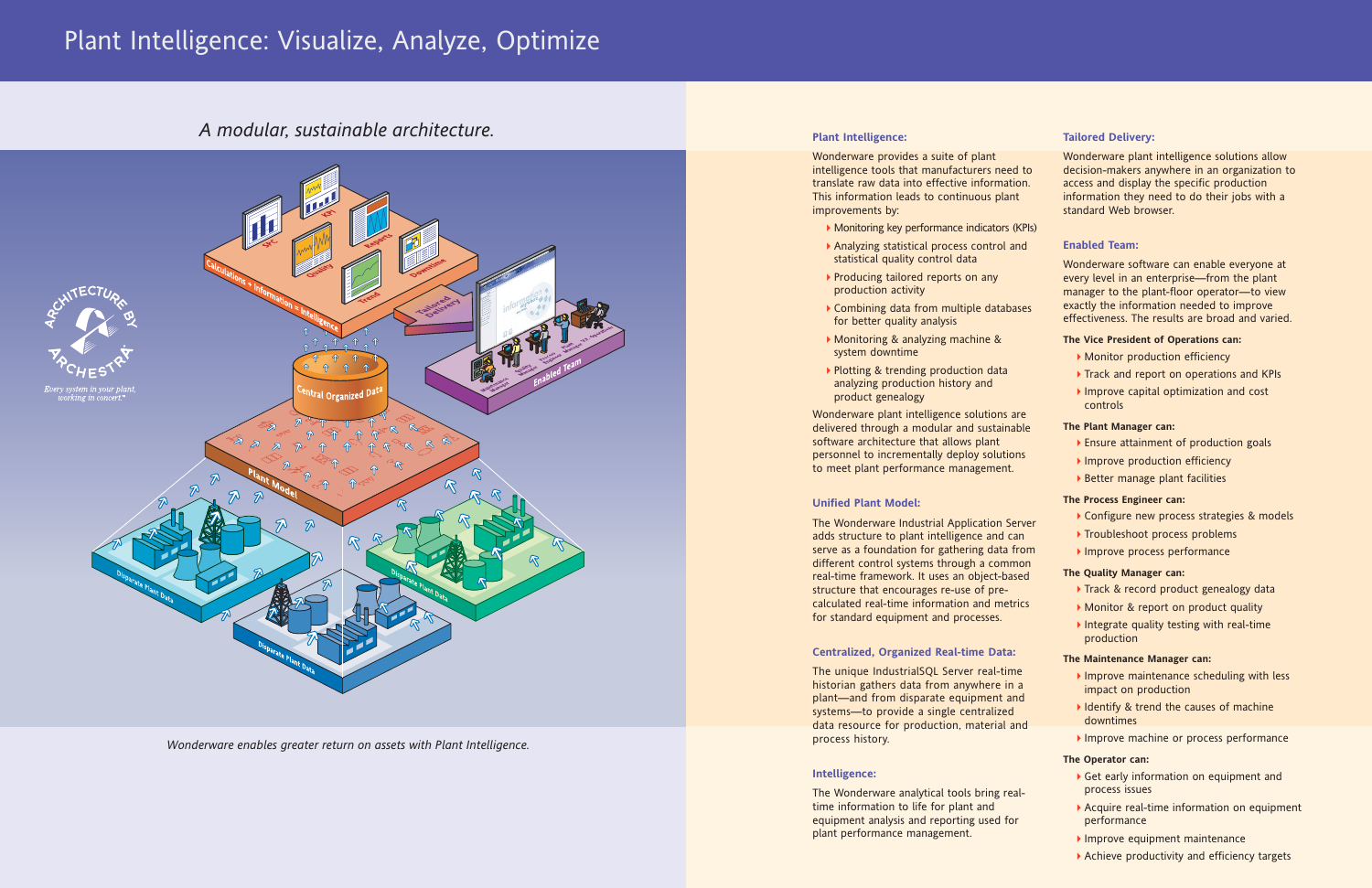### **Industrial Application Server**

Wonderware's Industrial Application Server is the core application development and supervisory control platform for the FactorySuite  $A<sup>2</sup>$ product line. It provides a unified environment for visualization, plant history, device communications and automation application integration. A key attribute of the Industrial Application Server is that its groundbreaking ArchestrA® software architecture facilitates the modeling and maintenance of plant metrics that match a plant's physical layout and create generic reusable KPI and equipment calculation templates, which can save plant personnel valuable maintenance and engineering time.



### **IndustrialSQL Server Historian**

The IndustrialSQL Server historian is a critical piece of the plant intelligence equation because it's a high-performance repository for all production data. Data is accessible via industry-standard SQL queries and is fully compatible with most IT departments' database applications. Part of the power of the IndustrialSQL Server historian is that it not only stores data measurements. It also captures a wide variety of plant event information, which is critical for putting process data into the proper context for improved business decisions.



### **Production Reporting and Data Analysis**

ActiveFactory reporting and analysis clients work hand-in-hand with the IndustrialSQL Server historian, allowing non-SQL specialist users to access process information from a standard Microsoft® Office package and analyze it based on a variety of factors of various combinations. The ActiveFactory software then reports on production metrics in ways that facilitate business analysis in real time.



### **OEE and Downtime Reporting and Analysis**

DT Analyst software provides downtime information online, in realtime, and measures the key metric for industrial organizations— Overall Equipment Effectiveness (OEE). It provides the granularity necessary to make business decisions on plant-floor operations based on real equipment efficiencies—contributing to continuous plant improvements. When examining OEE from a business perspective, managers can easily determine the root causes of downtime and measure their upstream or downstream ripple effects. Because the DT Analyst software provides this plant information in real time, plant personnel can make immediate adjustments that directly effect plant efficiency.

- The Wonderware **Industrial Application Server**
- The **IndustrialSQL Server** real-time plant historian
- **ActiveFactory**™ reporting and analysis clients
- **DT Analyst**™ asset-utilization monitoring and overall equipment effectiveness (OEE) software
- **QI Analyst**™ statistical process and quality control (SPC/SQC) software
- ▶ **SuiteVoyager** industrial portal software, which securely delivers of personalized production information

### **SPC/SQC Analysis**

QI Analyst statistical process and quality control (SPC/SQC) software provides essential process analysis benefits because it operates in real time, rather than in offline, mode. This allows plant staff to detect process variations before they adversely affect product quality. Processes can be modified as needed to maintain quality levels and enhance productivity in an almost-closed loop fashion to ensure high quality and production levels. QI Analyst software enables operators to distinguish true process changes from "noise"— which means they only respond to actual problems, not false alarms.

### **Industrial Portal**

Having all of this production information is good, but the information alone cannot significantly benefit the company unless it's provided to the appropriate people, who know how to use it to optimum effect.

Wonderware's SuiteVoyager industrial-strength portal software serves as the delivery mechanism for plant intelligence information for the entire FactorySuite  $A<sup>2</sup>$  product suite. SuiteVoyager software securely publishes vital plant information on the intranet and provides each user or group the aggregate content and applications they need via individual "dashboards," so they can focus on the business decisions at hand. The SuiteVoyager software delivers this information with the same built-in ease of use as other Wonderware products, so users don't need an IT staff to configure it.

With the Wonderware suite of plant intelligence tools, manufacturers can integrate all levels of the company and optimize overall plant and equipment efficiency. The applications have been designed to be modular and scalable to fit each company's specific needs, now and into the future. These valuable plant intelligence tools are also designed to minimize cost of ownership, so that industrial organizations reap maximum returns on their investments.







**Reaping these considerable plant intelligence benefits isn't as difficult one might think. In fact, obtaining plant intelligence is as simple as deploying any of Wonderware's feature-rich FactorySuite A2™ software components, including:**